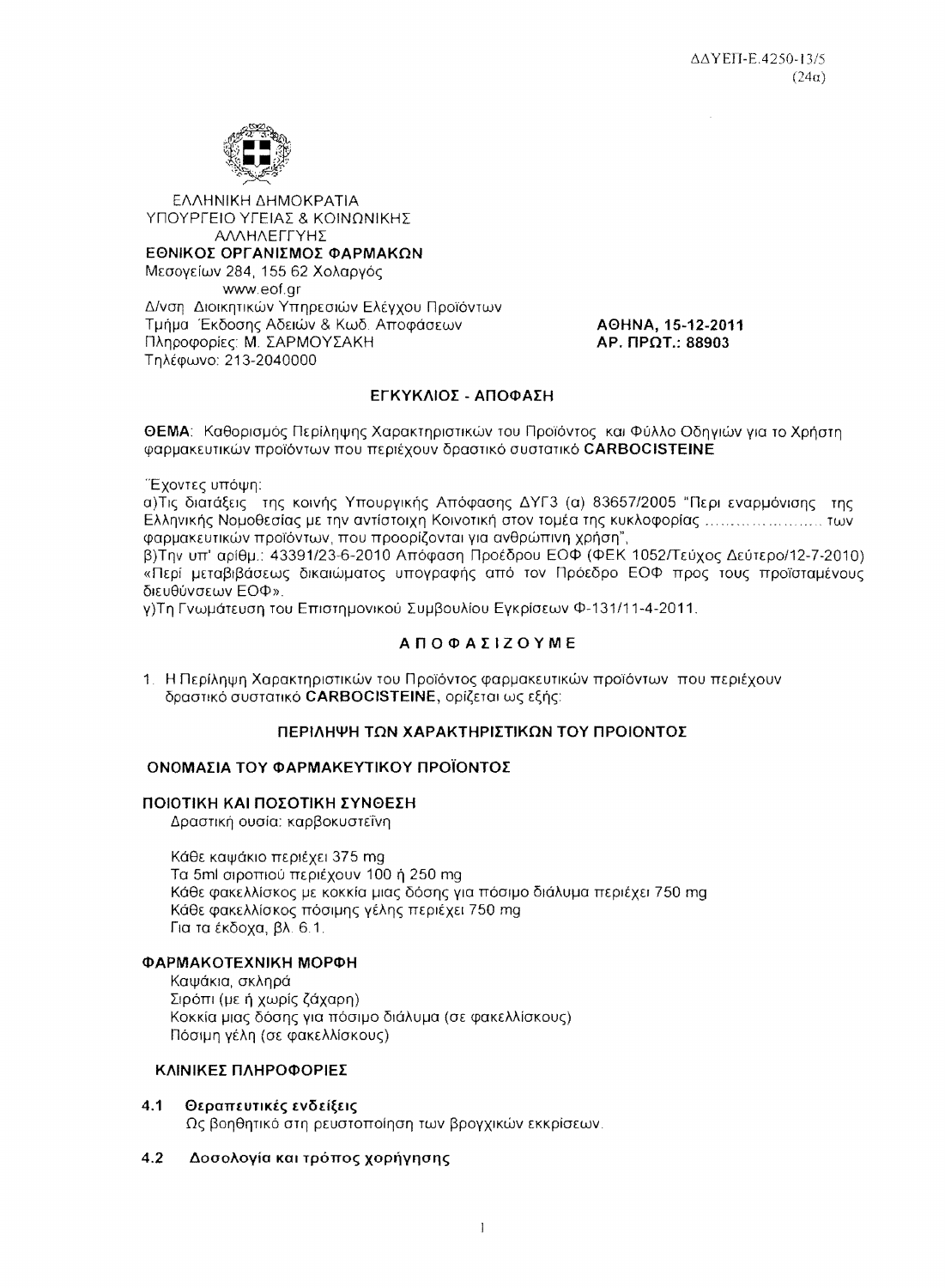Τρόπος χορήγησης: Από του στόματος Δοσολογία: Η δοσολογία εξατομικεύεται βάσει των αναγκών εκάστου ασθενούς. Παιδιά 2 - 5 ετών: 60-125 mg τρεις έως τέσσερις φορές την ημέρα. Παιδιά 6 - 12 ετών: 250 mg τρεις φορές την ημέρα. Ενήλικες: 750 mg τρεις φορές την ημέρα.

Οι μορφές καψάκια, κοκκία μιας δόσης για πόσιμο διάλυμα (σε φακελλίσκους) και πόσιμη γέλη (σε φακελλίσκους) προορίζονται για ενήλικες ασθενείς.

### $4.3$ Αντενδείξεις

- Αντενδείκνυται σε ασθενείς με γνωστή υπερευαισθησία στη δραστική ουσία ή σε κάποιο από τα έκδοχα: (συμπληρώνεται ανάλογα με το περιεχόμενο στο προϊόν έκδοχο π.χ. παραϋδροξυβενζοϊκού νατρίου μεθυλ- ή προπυλεστέρας ή προστίθεται φαινυλκετονουρία-εάν περιέχεται ασπαρτάμη κ.λ.π.)
- Ενεργό πεπτικό έλκος.
- Αντενδείκνυται για χρήση σε παιδιά ηλικίας μικρότερης των 2 ετών.

### 4.4 Ειδικές προειδοποιήσεις και προφυλάξεις κατά τη χρήση

# Προειδοποιήσεις:

Σε περιπτώσεις υπερέκκρισης βλέννας μπορεί να χρειαστεί τραχειοβρογχική αναρρόφηση. Η εκ νέου αξιολόγηση της κλινικής κατάστασης είναι απαραίτητη σε περιπτώσεις παχύρρευστης, πυώδους απόχρεμψης, παρουσία πυρετού ή στην περίπτωση χρόνιας βρογχοπνευμονικής ασθένειας.

Δεν πρέπει να λάβει χώρα η αγωγή σε περιπτώσεις παραγωγικού βήχα, αφού είναι ένας ουσιαστικός παράγοντας βρογχοπνευμονικής άμυνας.

Δεν συνιστάται η συνδυασμένη χρήση των βρογχικών αποχρεμπτικών και των αντιβηχικών ή/και ουσιών που ξηραίνουν τις βρογχικές εκκρίσεις.

## Προφυλάξεις:

Αυτό το σκεύασμα πρέπει να χορηγείται με ιδιαίτερη προσοχη σε ασθενείς με ιστορικό πεπτικού έλκους.

(Σε περίπτωση που το προϊόν περιέχει ζάχαρη συμπληρώνεται ανάλογη προειδοποίηση για τους διαβητικούς ασθενείς ή σε περίπτωση που περιέχει λακτόζη προειδοποίηση ότι το προϊόν μπορεί να είναι ακατάλληλο για ασθενείς με δυσανεξία λακτόζης, γαλακτοζαιμία ή δυσαπορρόφηση γλυκόζης/γαλακτόζης).

4.5 Αλληλεπιδράσεις με άλλα φαρμακευτικά προϊόντα και άλλες μορφές αλληλεπίδρασης Μπορεί να μειώσει τη δραστικότητα των αντιμικροβιακών, όπως πενικιλλίνης, τετρακυκλίνης ή ερυθρομυκίνης.

### $4.6$ Κύηση και γαλουχία

## Kúnan

Μελέτες σε πειραματόζωα δεν έδωσαν ενδείξεις τερατογόνου δράσης.

Λόγω της απουσίας τερατογόνου δράσης σε πειραματόζωα, δεν αναμένεται να υπάρξει σε ανθρώπους ανώμαλη διάπλαση του εμβρύου, αφού μέχρι στιγμής οι ουσίες που έχουν προκαλέσει ανωμαλίες στη διάπλαση των εμβρύων ανθρώπων έχει αποδειχθεί ότι είχαν τερατογόνο δράση σε δύο διαφορετικά είδη πειραματόζωων σε αναπαραγωγικές μελέτες που έχουν διεξαχθεί σύμφωνα με την ορθή πρακτική.

Μέχρι σήμερα, η σχετικά ευρεία κλινική χρήση της καρβοκυστεΐνης δεν φαίνεται να έχει προκαλέσει ανώμαλη ανάπτυξη του εμβρύου ή τοξικότητα. Ωστόσο, πρέπει να διεξαχθούν επιδημιολογικές μελέτες για να επιβεβαιωθεί η απουσία αυτού του κινδύνου.

Συνεπώς, η καρβοκυστεΐνη θα πρέπει να χρησιμοποιείται κατά τη διάρκεια της κύησης μόνο σε περίπτωση ανάγκης.

## Γαλουνία

Δεν συνιστάται η χρήση αυτού του φαρμακευτικού προϊόντος σε γυναίκες που βρίσκονται σε περίοδο γαλουχίας.

### 4.7 Επιδράσεις στην ικανότητα οδήγησης και χειρισμού μηχανών

Δεν αναφέρεται.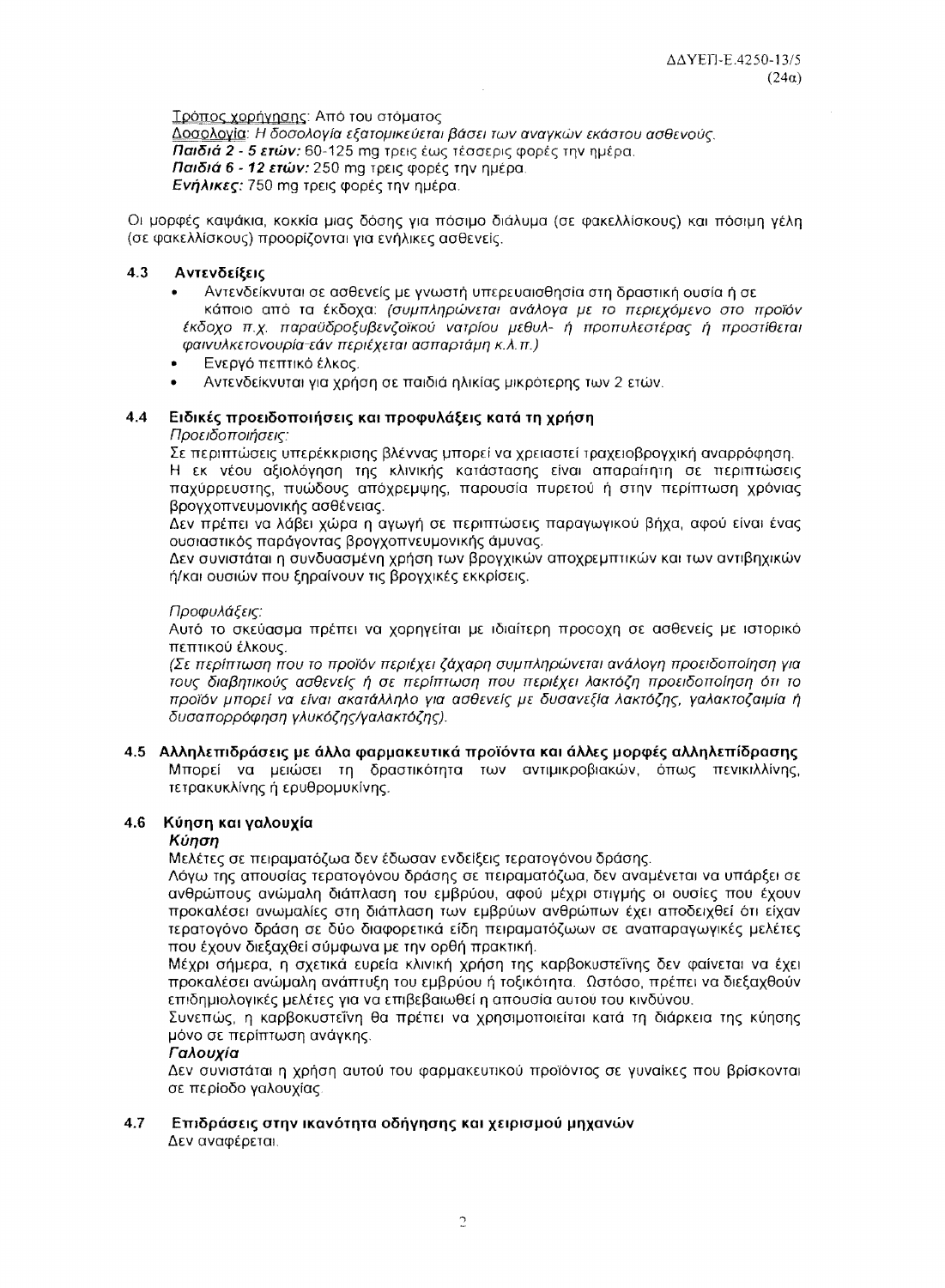## 4.8 Ανεπιθύμητες ενέργειες

Μπορεί να εμφανιστούν ανεπιθύμητες ενέργειες από το γαστρεντερικό (γαστρικό άλγος, ναυτία, διάρροια, αιμορραγία από το γαστρεντερικό), κεφαλαλγία και εξανθήματα, ενώ σπάνια έχουν περινραφεί και αντιδράσεις υπερευαισθησίας. Συνκεκριμένα, αλλερνικό εξάνθημα και αναφυλακτικές αντιδράσεις, καθώς και σταθερό φαρμακευτικό εξάνθημα.

#### $4.9$ Υπερδοσολογία

Σε περίπτωση υπερδοσολογίας η πλύση στομάχου μπορεί να φανεί χρήσιμη, ακολουθούμενη από παρακολούθηση του ασθενούς. Οι γαστρεντερικές διαταραχές είναι το πιο πιθανό σύμπτωμα σε περίπτωση υπερδοσολογίας.

## ΦΑΡΜΑΚΟΛΟΓΙΚΕΣ ΙΔΙΟΤΗΤΕΣ

### $5.1$ Φαρμακοδυναμικές ιδιότητες

## Κωδικός ATC: R05C B03, ΒΛΕΝΝΟΛΥΤΙΚΟ (R: αναπνευστικό σύστημα)

Η καρβοκυστείνη είναι ένας βλεννολυτικός τύπος τροποποιητή βλεννογόνου. Ενεργεί στη φάση πηκτώματος της βλέννης, πιθανώς διασπώντας τους δεσμούς θείου των γλυκοπρωτεϊνών, διευκολύνοντας κατ' αυτό τον τρόπο την απόχρεμψη.

### $5.2$ Φαρμακοκινητικές ιδιότητες

Μετά τη χορήγηση από το στόμα, η καρβοκυστεΐνη απορροφάται γρήγορα με μέγιστες συγκεντρώσεις στο πλάσμα μετά από 2 ώρες.

Η Βιοδιαθεσιμότητα είναι μικρή (λιγότερο από το 10% της χορηγούμενης δόσης), μάλλον λόγω του ενδοαυλικού μεταβολισμού και της σημαντικής επίδρασης της πρώτης διόδου από το ήπαρ.

Η καρβοκυστεΐνη και οι μεταβολίτες της απεκκρίνονται κυρίως από τους νεφρούς.

### $5.3$ Προκλινικά δεδομένα για την ασφάλεια Δεν εφαρμόζεται.

## ΦΑΡΜΑΚΕΥΤΙΚΕΣ ΠΛΗΡΟΦΟΡΙΕΣ

- 6.1 Κατάλογος εκδόχων
- 6.2 Ασυμβατότητες Καμία γνωστή.
- 6.3 Διάρκεια ζωής
- $6.4$ Ιδιαίτερες προφυλάξεις κατά τη φύλαξη του προϊόντος
- $6.5$ Φύση και συστατικά του περιέκτη
- $6.5$ Ιδιαίτερες προφυλάξεις απόρριψης Καμία ειδική υποχρέωση.
- $7.$ ΚΑΤΟΧΟΣ ΤΗΣ ΑΔΕΙΑΣ ΚΥΚΛΟΦΟΡΙΑΣ
- 8. ΑΡΙΘΜΟΣ(ΟΙ) ΑΔΕΙΑΣ ΚΥΚΛΟΦΟΡΙΑΣ
- 9. ΗΜΕΡΟΜΗΝΙΑ ΠΡΩΤΗΣ ΕΓΚΡΙΣΗΣ / ΑΝΑΝΕΩΣΗΣ ΤΗΣ ΑΔΕΙΑΣ
- 10. ΗΜΕΡΟΜΗΝΙΑ ΑΝΑΘΕΩΡΗΣΗΣ ΤΟΥ ΚΕΙΜΕΝΟΥ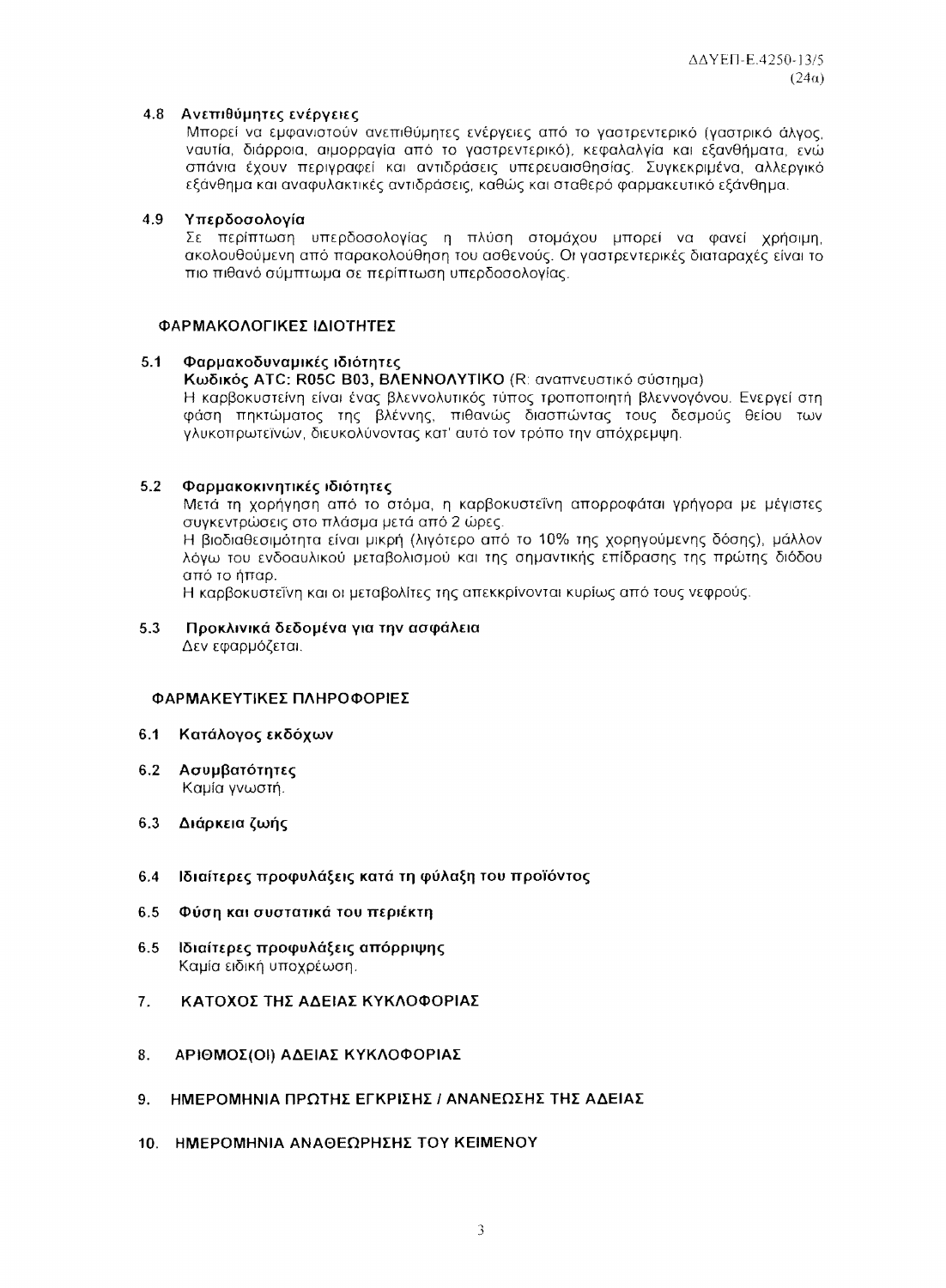$2<sup>1</sup>$ Το Φύλλο Οδηγιών για το Χρήστη φαρμακευτικών προϊόντων που περιέχουν δραστικό συστατικό CARBOCISTEINE, ορίζεται ως εξής:

# ΦΥΛΛΟ ΟΔΗΓΙΩΝ ΧΡΗΣΗΣ

# 1. ΠΡΟΣΔΙΟΡΙΣΜΟΣ ΦΑΡΜΑΚΕΥΤΙΚΟΥ ΠΡΟΪΟΝΤΟΣ

- $1.1.$ Όνομα:
- $1.2.$ Σύνθεση Δραστική ουσία: καρβοκυστεΐνη Έκδοχα:

### $1.3.$ Φαρμακοτεχνική μορφή Καψάκια, σκληρά Σιρόπι (με ή χωρίς ζάχαρη) Κοκκία μιας δόσης για πόσιμο διάλυμα (σε φακελλίσκους) Πόσιμη νέλη (σε φακελλίσκους)

### $1.4.$ Περιεκτικότητα σε δραστική ουσία: Κάθε καψάκιο περιέχει 375 mg Τα 5ml σιροπιού περιέχουν 100 ή 250 mg Κάθε φακελλίσκος με κοκκία μιας δόσης για πόσιμο διάλυμα περιέχει 750 mg Κάθε φακελλίσκος πόσιμης γέλης περιέχει 750 mg

- $1.5.$ Περιγραφή - Συσκευασία
- $1.6.$ Φαρμακοθεραπευτική κατηγορία: Βλεννολυτικό, βλεννορυθμιστικό,
- $1.7.$ Υπεύθυνος άδειας κυκλοφορίας:
- $1.8.$ Παρασκευαστής/Συσκευαστής

# 2. ΤΙ ΠΡΕΠΕΙ ΝΑ ΓΝΩΡΙΖΕΤΕ ΓΙΑ ΤΟ ΦΑΡΜΑΚΟ ΠΟΥ ΣΑΣ ΧΟΡΗΓΗΣΕ Ο ΓΙΑΤΡΟΣ ΣΑΣ

### $2.1.$ Γενικές πληροφορίες

Το προϊόν περιέχει καρβοκυστεΐνη ως δραστική ουσία, η οποία είναι βλεννολυτικό. Ενεργεί στη φάση πηκτώματος της βλέννης, πιθανώς διασπώντας τους δεσμούς θείου των γλυκοπρωτεϊνών, διευκολύνοντας κατ' αυτόν τον τρόπο την απόχρεμψη.

### $2.2.$ Θεραπευτικές ενδείξεις

Ως βοηθητικό για τη ρευστοποίηση των βρογχικών εκκρίσεων.

### $2.3.$ Αντενδείξεις

Αντενδείκνυται σε ασθενείς με γνωστή υπερευαισθησία στη δραστική ουσία ή σε κάποιο από τα έκδοχα: (συμπληρώνεται ανάλογα με το περιεχόμενο στο προϊόν έκδοχο π.χ. παραϋδροξυβενζοϊκού νατρίου μεθυλ- ή προπυλεστέρας ή προστίθεται φαινυλκετονουρία εάν περιέχεται ασπαρτάμη κ.λ.π.)

- Ενεργό πεπτικό έλκος.
- Αντενδείκνυται για χρήση σε παιδιά ηλικίας μικρότερης των 2 ετών.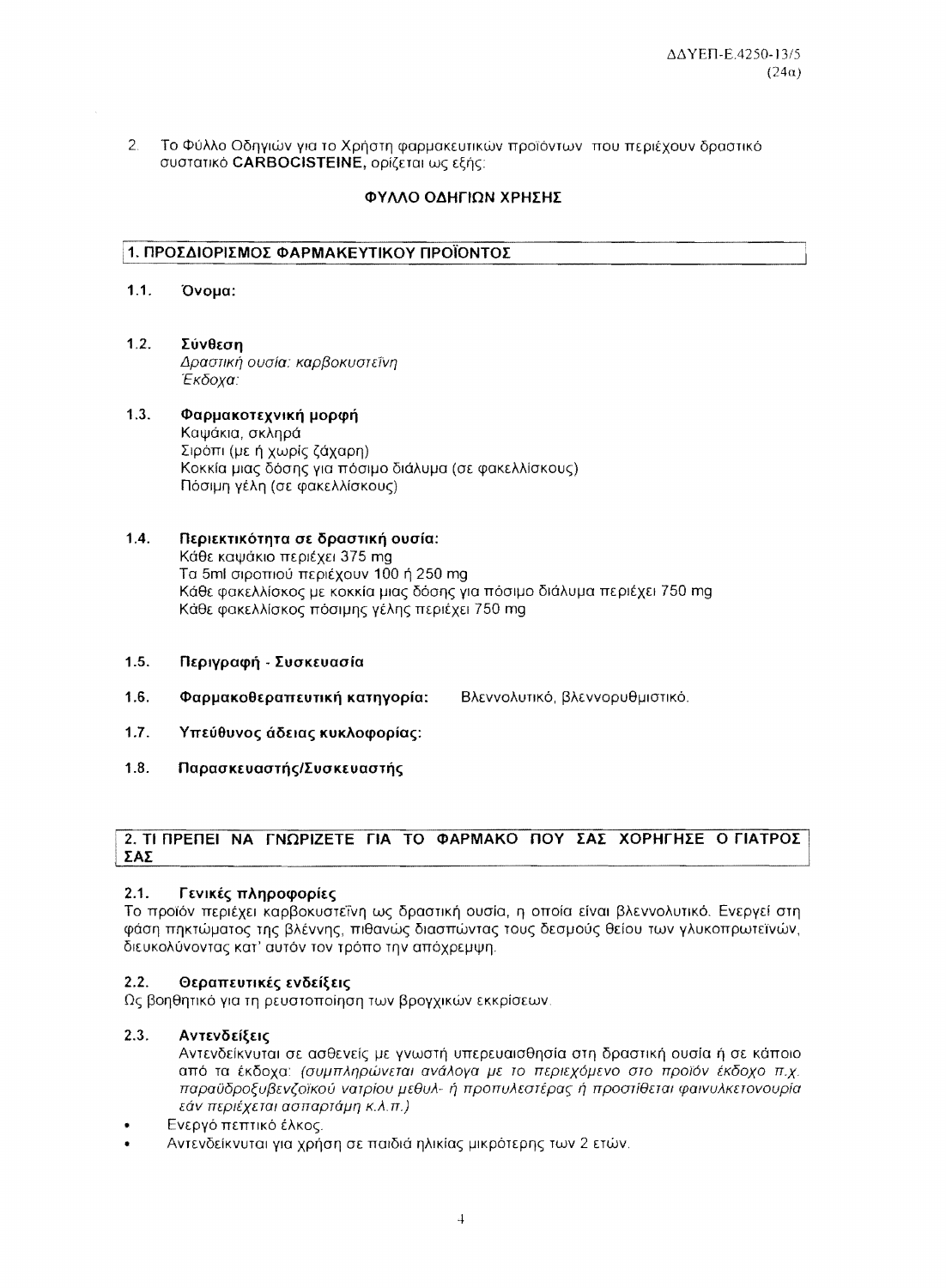$\mathcal{L}$ 

### $2.4$ Ειδικές προειδοποιήσεις και ιδιαίτερες προφυλάξεις κατά τη χρήση

2.4.1 Γενικά: Σε περιπτώσεις υπερέκκρισης βλέννας μπορεί να χρειαστεί τραχειοβρογχική αναρρόφηση.

Η εκ νέου αξιολόγηση της κλινικής κατάστασης είναι απαραίτητη σε περιπτώσεις παχύρρευστης, πυώδους απόχρεμψης, παρουσία πυρετού ή στην περίπτωση χρόνιας βρογχοπνευμονικής ασθένειας.

Δεν πρέπει να λάβει χώρα η αγωγή σε περιπτώσεις παραγωγικού βήχα, αφού είναι ένας ουσιαστικός παράγοντας βρογχοπνευμονικής άμυνας.

Δεν συνιστάται η συνδυασμένη χρήση των βρογχικών αποχρεμπτικών και των αντιβηχικών ή/και ουσιών που ξηραίνουν τις βρογχικές εκκρίσεις.

Αυτό το σκεύασμα πρέπει να χορηγείται με ιδιαίτερη προσοχή σε ασθενείς με ιστορικό πεπτικού έλκους.

2.4.2 Κύηση: Θα πρέπει να χρησιμοποιείται κατά τη διάρκεια της κύησης μόνο σε περίπτωση ανάνκης.

2.4.3 Γαλουχία: Δε συνιστάται η χρήση του προϊόντος σε γυναίκες που βρίσκονται σε περίοδο ναλουνίας

2.4.4 Επιδράσεις στην ικανότητα οδήγησης και χειρισμού μηχανών: Δεν αναφέρεται.

# 2.4.5 Ιδιαίτερες προειδοποιήσεις για τα περιεχόμενα έκδοχα

(Σε περίπτωση που το προϊόν περιέχει ζάχαρη συμπληρώνεται ανάλογη προειδοποίηση για τους διαβητικούς ασθενείς ή σε περίπτωση που περιέχει λακτόζη προειδοποίηση ότι το προϊόν μπορεί να είναι ακατάλληλο για ασθενείς με δυσανεξία λακτόζης, γαλακτοζαιμία ή δυσαπορόφηση νλυκόζης/ναλακτόζης)

### Αλληλεπιδράσεις με άλλα φάρμακα ή ουσίες  $2.5$

Μπορεί να μειώσει τη δραστικότητα των αντιμικροβιακών, όπως πενικιλλίνης, τετρακυκλίνης ή ερυθρομυκίνης.

### $2.6.$ Δοσολογία και τρόπος χορήγησης

Τρόπος χορήγησης: Από στόματος χρήση.

Δοσολογία: Η δοσολογία εξατομικεύεται βάσει των αναγκών εκάστου ασθενούς.

Παιδιά 2 - 5 ετών: 60-125 mg τρεις έως τέσσερις φορές την ημέρα.

Παιδιά 6 - 12 ετών: 250 mg τρεις φορές την ημέρα.

Ενήλικες: 750 mg τρεις φορές την ημέρα.

Οι μορφές καψάκια, κοκκία μιας δόσης για πόσιμο διάλυμα (σε φακελλίσκους) και πόσιμη γέλη (σε φακελλίσκους) προορίζονται για ενήλικες ασθενείς.

### Υπερδοσολονία - Αντιμετώπιση  $2.7$

Σε περίπτωση υπερδοσολογίας η πλύση στομάχου μπορεί να φανεί χρήσιμη, ακολουθούμενη από παρακολούθηση του ασθενούς. Οι γαστρεντερικές διαταραχές είναι το πιο πιθανό σύμπτωμα σε περίπτωση υπερδοσολογίας.

### Τι πρέπει να γνωρίζει ο ασθενής σε περίπτωση που παραλείψει να πάρει κάποια  $2.8.$ δόση

Εάν πρέπει να λαμβάνετε το φάρμακο σε τακτά χρονικά διαστήματα και παραλείψατε μία δόση, θα πρέπει να την λάβετε το συντομότερο δυνατό. Εάν εν' τούτοις πλησιάζει η ώρα για την επόμενη δόση, συνεχίστε κανονικά την αγωγή χωρίς να λάβετε τη δόση που παραλείψατε. Μη διπλασιάζετε τις δόσεις.

### Ανεπιθύμητες ενέργειες  $2.9.$

Μπορεί να εμφανιστούν ανεπιθύμητες ενέργειες από το γαστρεντερικό (γαστρικό άλγος, ναυτία, διάρροια, αιμορραγία από το γαστρεντερικό), κεφαλαλγία και εξανθήματα, ενώ σπάνια έχουν περιγραφεί και αντιδράσεις υπερευαισθησίας. Συγκεκριμένα, αλλεργικό εξάνθημα και αναφυλακτικές αντιδράσεις, καθώς και σταθερό φαρμακευτικό εξάνθημα.

### Τι πρέπει να γνωρίζει ο ασθενής για την ημερομηνία λήξης του προϊόντος  $2.10.$

Αναγράφεται στην εσωτερική και εξωτερική συσκευασία.

Σε περίπτωση που η ημερομηνία έχει παρέλθει μην το χρησιμοποιήσετε.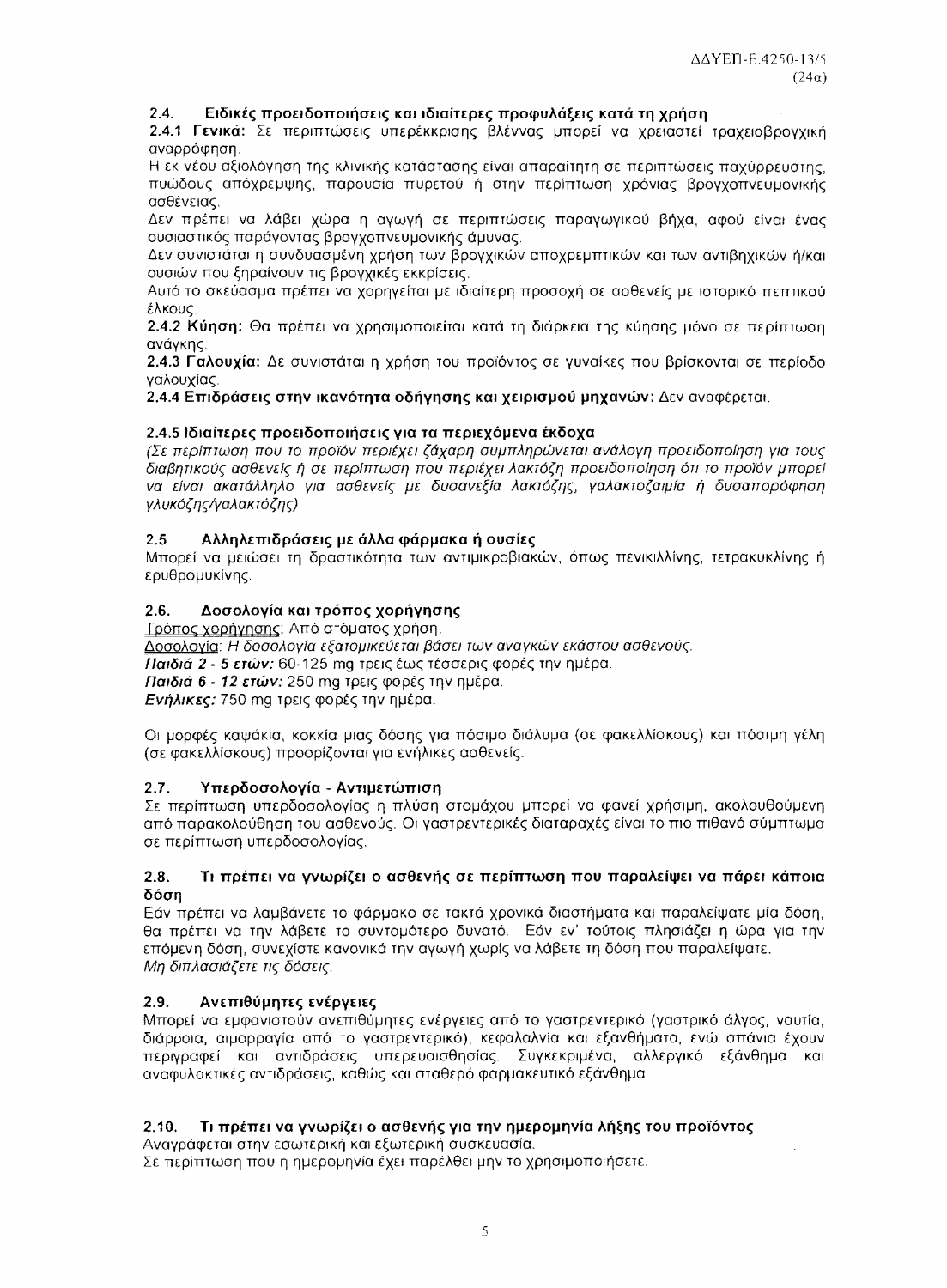### $2.11.$ Ιδιαίτερες προφυλάξεις για τη φύλαξη του προϊόντος

### $2.12<sub>1</sub>$ Ημερομηνία τελευταίας αναθεώρησης του φύλλου οδηγιών χρήσης

# 3. ΠΛΗΡΟΦΟΡΙΕΣ ΓΙΑ ΤΗΝ ΟΡΘΟΛΟΓΙΚΗ ΧΡΗΣΗ ΤΩΝ ΦΑΡΜΑΚΩΝ

- Το φάρμακο αυτό σας το ένοαψε ο νιατρός σας μόνο νια το συνκεκριμένο ιατρικό σας πρόβλημα. Δεν θα πρέπει να το δίνετε σε άλλα άτομα ή να το χρησιμοποιείτε για κάποια άλλη πάθηση, χωρίς προηγουμένως να έχετε συμβουλευτεί το γιατρό σας.

- Εάν κατά τη διάρκεια της θεραπείας εμφανιστεί κάποιο πρόβλημα με το φάρμακο, ενημερώστε αμέσως το γιατρό ή το φαρμακοποιό σας.

- Εάν έχετε οποιαδήποτε ερωτηματικά γύρω από τις πληροφορίες που αφορούν το φάρμακο που λαμβάνετε ή χρειάζεστε καλύτερη ενημέρωση για το ιατρικό σας πρόβλημα μη διστάσετε να ζητήσετε τις πληροφορίες αυτές από το γιατρό ή το φαρμακοποιό σας.

- Για να είναι αποτέλεσματικό και ασφαλές το φάρμακο που σας χορηγήθηκε θα πρέπει να λαμβάνεται σύμφωνα με τις οδηγίες που σας δόθηκαν.

- Για την ασφάλειά σας και την υγεία σας είναι απαραίτητο να διαβάσετε με προσοχή κάθε πληροφορία που αφορά το φάρμακο που σας χορηγήθηκε.

- Να μη διατηρείτε τα φάρμακα σε ερμάρια του λουτρού. διότι η ζέστη και η υγρασία μπορεί να αλλοιώσουν το φάρμακο και να το καταστήσουν επιβλαβές για την υγεία σας.

- Να μην κρατάτε φάρμακα που δεν τα χρειάζεστε πλέον ή που ήδη έχουν λήξει.

- Για μεγαλύτερη ασφάλεια κρατάτε όλα τα φάρμακα σε ασφαλές μέρος μακριά από τα παιδιά.

## 4. ΤΡΟΠΟΣ ΔΙΑΘΕΣΗΣ

Το φάρμακο αυτό χορηγείται με ιατρική συνταγή.

## Τηλέφωνο Κέντρου Δηλητηριάσεων: +30 210 77 93 777

3.Οι δικαιούχοι και αντιπρόσωποι υποχρεούνται για την εφαρμογή της ανωτέρω εγκυκλίου.

Κατόπιν των ανωτέρω παύει να ισχύει η υπ' αρίθμ. 7860/3-2-2010 Εγκύκλιος του ΕΟΦ.

6

**Κοινοποίηση:** SANOFI-AVENTIS AEBE ΛΕΩΦ. ΣΥΓΓΡΟΥ 348 - ΚΤΗΡΙΟ Α΄ **176 74 KAAAIOFA** 

## Αποδέκτες για ενέργεια:

# Η ΑΝΑΠΛΗΡΩΤΡΙΑ ΠΡΟΪΣΤΑΜΕΝΗ Δ. ΔΥΕΠ

 $1<sup>1</sup>$ ΓΕΕΘΑ/ΔΥΓ Λ. Μεσονείων 136 155 61 Αθήνα

- ΑΝΝΑ ΚΑΤΣΙΦΗ
- $2.$ Υπουργείο Απασχόλησης & Κοινωνικής Προστασίας Γενική Γραμματεία Κοινωνικών Ασφαλίσεων Σταδίου 29, 101 10 Αθήνα (με την παράκληση ενημέρωσης των Ασφαλιστικών Ταμείων που παρέχουν Υγειονομική Περίθαλψη)
- $3<sub>1</sub>$ Πανελλήνιο Ιατρικό Σύλλογο